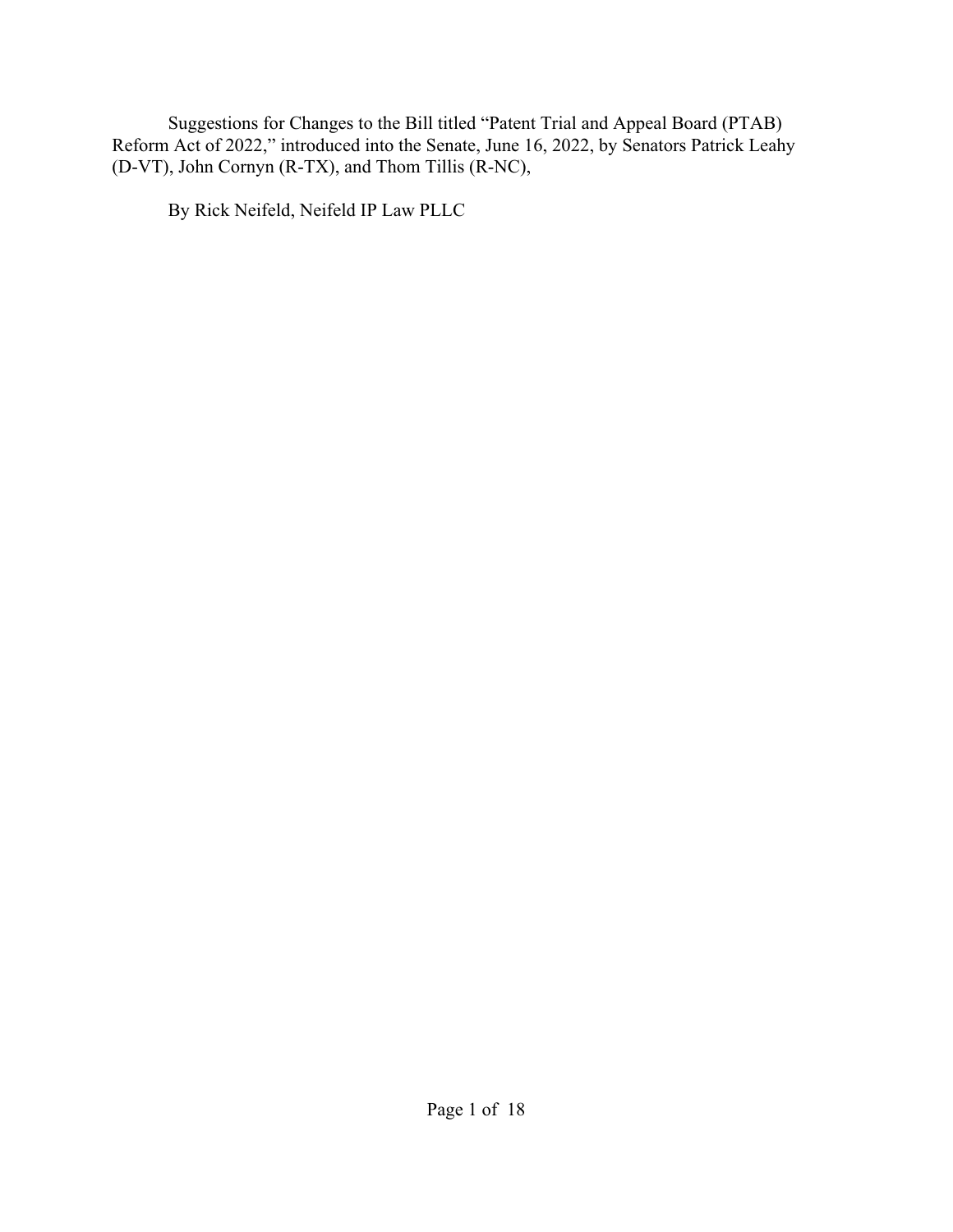### Table of Contents

| 1.  |                                                                                       |
|-----|---------------------------------------------------------------------------------------|
| 2.  | Director Review of a PTAB Final Decision, Election and Deadline                       |
| 2A  |                                                                                       |
| 2B  |                                                                                       |
| 2C. |                                                                                       |
| 3.  | Limitations on Serial IPR Petitions Involving the Same Claims by Related              |
| 4.  |                                                                                       |
| 5.  | Excluding Consideration of Parallel Proceedings On an IPR Institution                 |
| 6.  | The Burdens of Proof and Persuasion for Substitute Claims in IPR                      |
| 7.  | Unnecessarily Burdening the Parties by Requiring Them to Inform the Director When the |
| 8.  | Providing Standing to Appeal To An Additional Class of IPR Petitioners Page 13 of 18  |
| 8A. |                                                                                       |
| 8B. | The Bill's New Section 319(a) Standing Right Is Limited to Petitioner Page 13 of 18   |
| 8C. | The Bill's New Section 319(a) "another person" and Warrantee                          |
| 8D. |                                                                                       |
| 8E. | Suggested Changes to Bill's New Section 319(a), If it Goes Forward Page 15 of 18      |
| 9.  | New Section 320, Financial Support for Small and Micro Entities in Certain PTAB       |
|     |                                                                                       |

10. Limitations on Serial PGR Petitions Involving the Same Claims by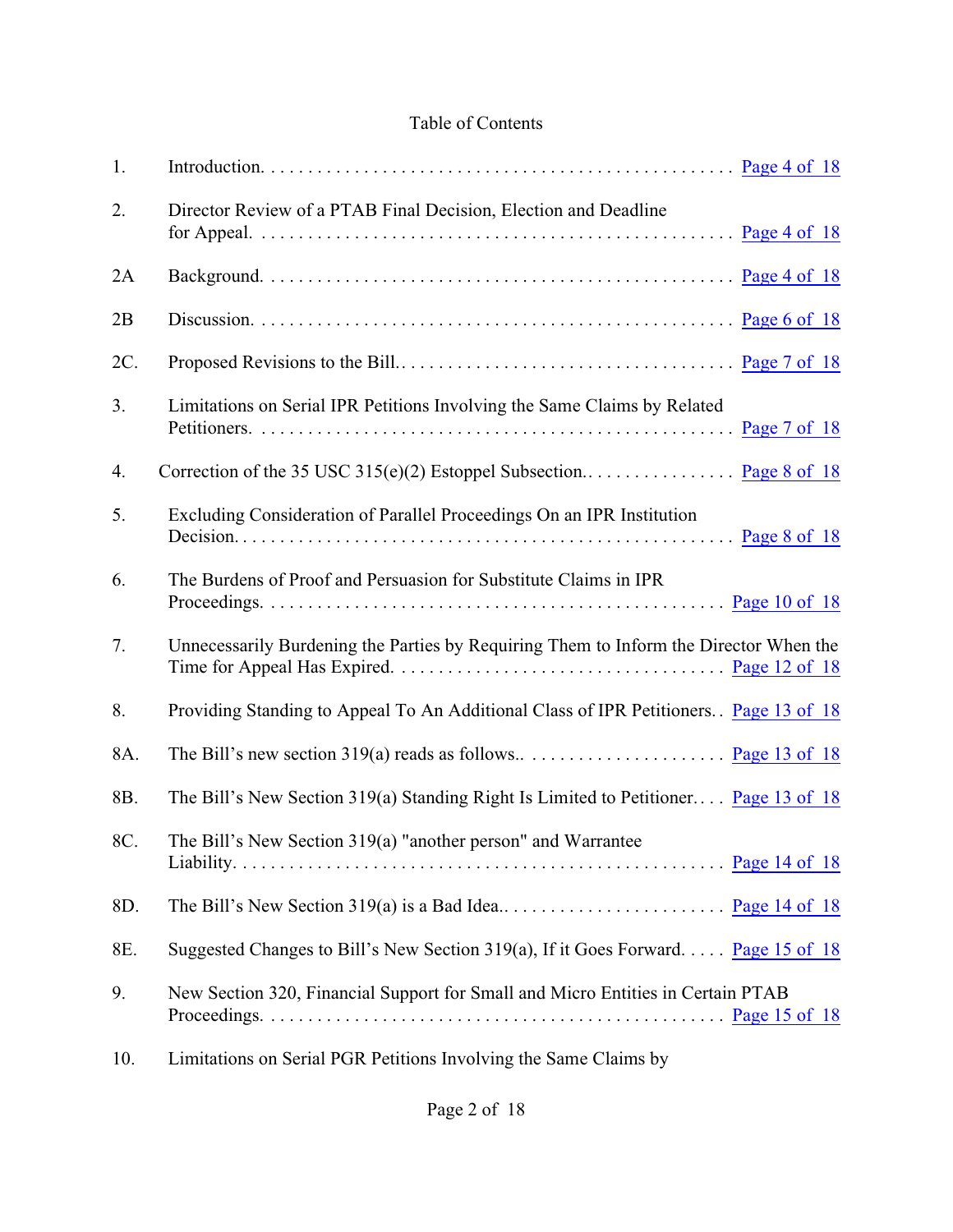| 11. | Excluding Consideration of Parallel Proceedings On a PGR Institution |  |
|-----|----------------------------------------------------------------------|--|
| 12. | The Burdens of Proof and Persuasion for Substitute Claims in PGR     |  |
| 13. | Providing Standing to Appeal To An Additional Class of PGR           |  |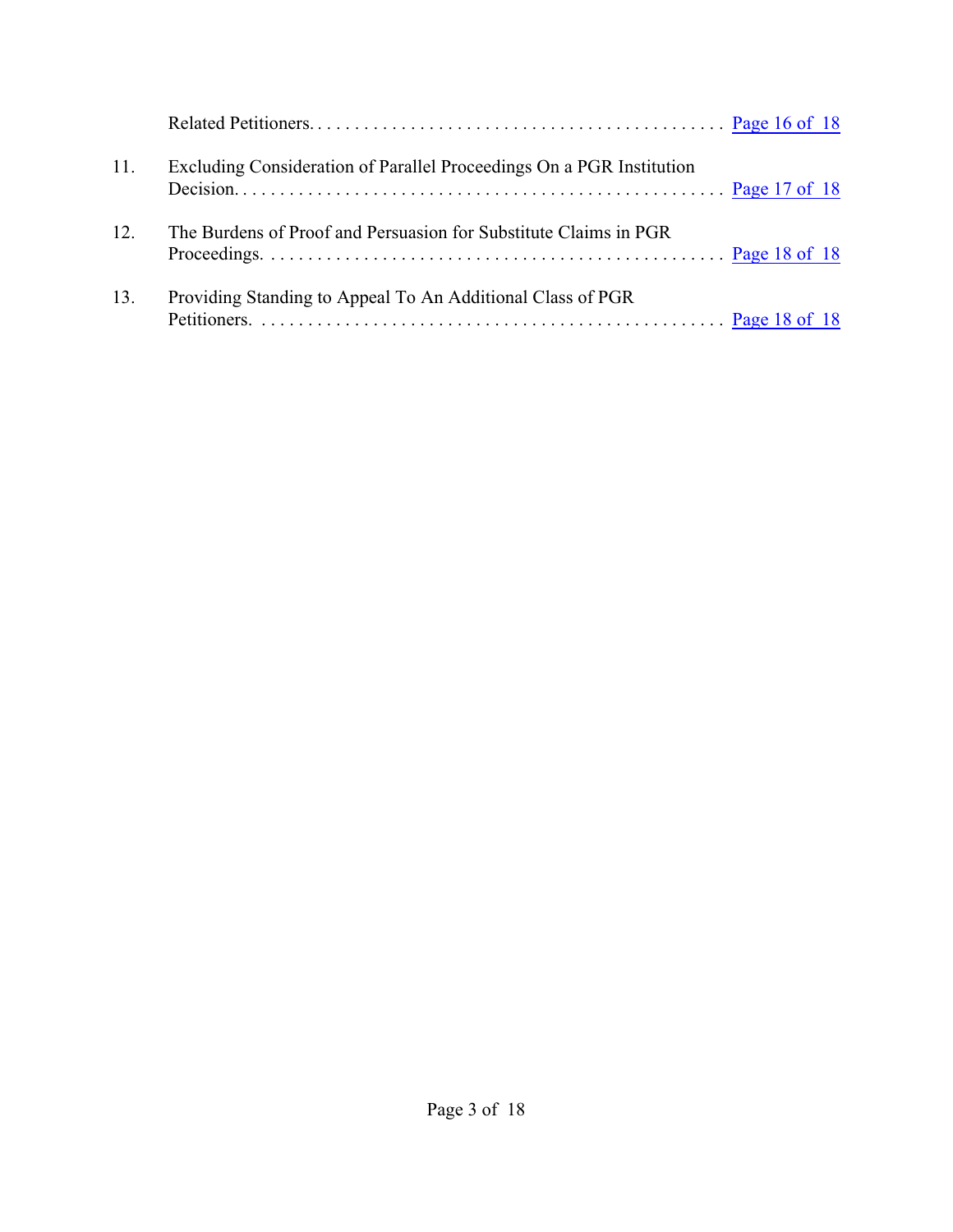### **1. Introduction**

This article contains my suggestions for changes to the "Patent Trial and Appeal Board (PTAB) Reform Act of 2022," (herein after "Bill") and my reasoning for those suggestions. The Bill I reviewed was posted here: <https://www.leahy.senate.gov/imo/media/doc/OLL22554.pdf>

## <span id="page-3-0"></span>**2. Director Review of a PTAB Final Decision, Election and Deadline for Appeal**

The Bill section "(d) REVIEW BY THE DIRECTOR" does not provide for a reset of the deadline for appeal based upon action on a request for Director review, and does not provide for the right to rehearing when also requesting Director review. For the reasons explained below, the Bill should required both the reset and the right to rehearing.

## <span id="page-3-1"></span>**2A. Background**

The Director imposed an interim rule for the actions a party can take in response to a PTAB final decision, in response to the Supreme Court's June 21, 2021 decision in *United States v. Arthrex*. That interim rule is posted at URL:

https://www.uspto.gov/patents/patent-trial-and-appeal-board/interim-process-director-review

That interim rule includes item "2. Interplay with panel rehearing" which reads, italics added for emphasis:

After a PTAB panel issues a final written decision, a party may request either Director review or rehearing by the original PTAB panel, *but may not request both*. If a party requests Director review, and that review is not granted, the party may not then request PTAB panel rehearing. If a party requests rehearing by the original PTAB panel and the panel denies rehearing, the party may not request Director review of that decision. In the event a panel grants rehearing, however, a party may request Director review of that panel decision. *If a party requests both Director review and panel rehearing (either together or in the alternative) of a final written decision or a decision granting rehearing by a PTAB panel, the USPTO will treat such a request as a request for Director review*.

That interim rule includes item "14. How does the Director review process work?" which reads, italics added for emphasis:

When a party submits a Request for Rehearing by the Director to Director PTABDecision Review@uspto.gov,the USPTO catalogs the request and reviews it to ensure compliance with the interim Director review requirements. If the request is compliant, it is entered into the record of the corresponding proceeding as "Exhibit 3100 – Director Review Request." If the request is not compliant, the USPTO will attempt to work with the party making the request to rectify any areas of non-compliance. If the request is not compliant because it was submitted after the deadline (see Timing above), it will not be considered because it will be considered untimely.

The request is then routed to and considered by the Advisory Committee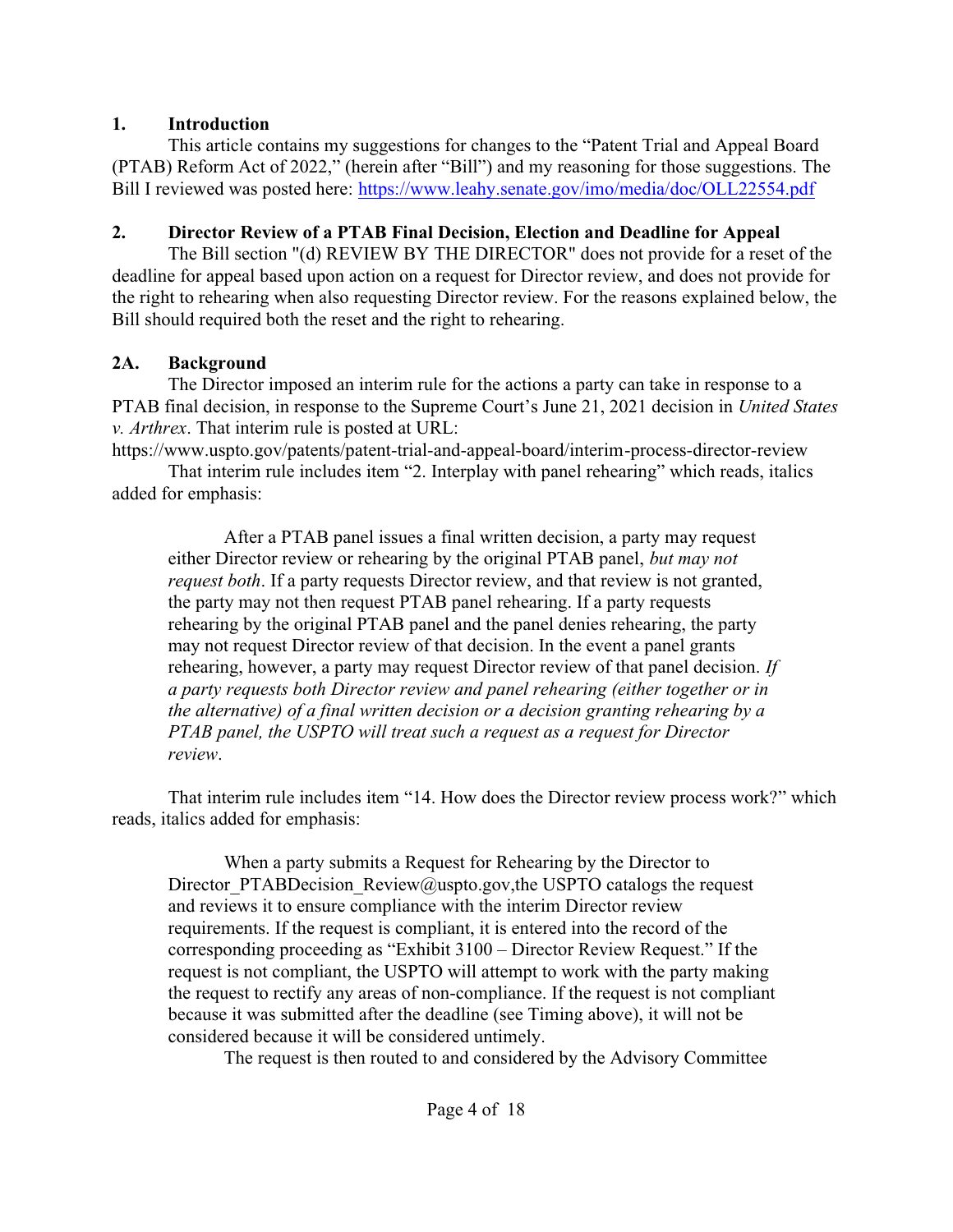that the Director has established to assist with the process. The Director may also consult others in the USPTO on an as-needed basis, so long as those individuals do not have a conflict. (See How does the USPTO handle conflicts of interest? below). The Director is then presented with each Director review request, the associated arguments and evidence, and the recommendation of the Advisory Committee to determine whether to grant or deny the request. The Director's decision to grant or deny *a request* will be communicated directly to the parties in the proceeding through PTAB E2E. *Director review grants will be posted on the Status of Director Review Requests webpage. Director review denials can be found on the Director review status spreadsheet, which is updated monthly*.

Director review decisions may be issued as precedential, informative, or routine decisions. Routine Director review decisions may be nominated for precedential or informative designation, and such nominations will follow the procedure set forth in Standard Operating Procedure 2. If a Director review decision is designated as precedential or informative, it will be added to the PTAB's precedential and informative webpage and an email notification will be issued to inform the public of its precedential or informative designation. Stakeholders and the public may submit nominations for precedential or informative designation using the anonymous PTAB Decision Nomination web form or by sending an email to PTAB\_Decision\_Nomination@uspto.gov

Item 14 explains that the Director may grant or deny the request for review. And only if review is granted, will the Director issue a decision on review.

In contrast, the PTAB is entitled to grant rehearings, and parties are authorized to request rehearing. 35 USC 6(c) entitles the PTAB to grant rehearings, states in relevant part "Only the Patent Trial and Appeal Board may grant rehearings." 37 CFR 42.71(d), states in relevant part "Rehearing. A party dissatisfied with a decision may file a single request for rehearing without prior authorization from the Board."

While not expressly stated in statute or rule, long course of practice before the PTAB and its predecessor in authority, the Board of Patent Appeals and Interferences (BPAI), indicates that the PTAB is obliged to issue a decision on a request for rehearing. See for example the PTAB's "Patent Trial and Appeal Board Consolidated Trial Practice Guide November 2019", page 90, section "P. Rehearing Requests," stating in relevant part "[t]he Board envisions that, absent a need for additional briefing by an opponent, requests for rehearing will be decided approximately one month after receipt of the request." That document is posted by the USPTO here: "<https://www.uspto.gov/sites/default/files/documents/tpgnov.pdf?MURL=>"

37 CFR 90.1(b) provides 63 days from the date of a decision on "rehearing," for an appeal, stating in relevant part "(b) Time computation. (1) Rehearing. A timely request for *rehearing* will reset the time for appeal or civil action to no later than sixty-three (63) days after action on the request." The 63 days is 3 days greater than the 60 day minimum provided for appeal in 35 USC 142, which states:

When an appeal is taken to the United States Court of Appeals for the Federal Circuit, the appellant shall file in the Patent and Trademark Office a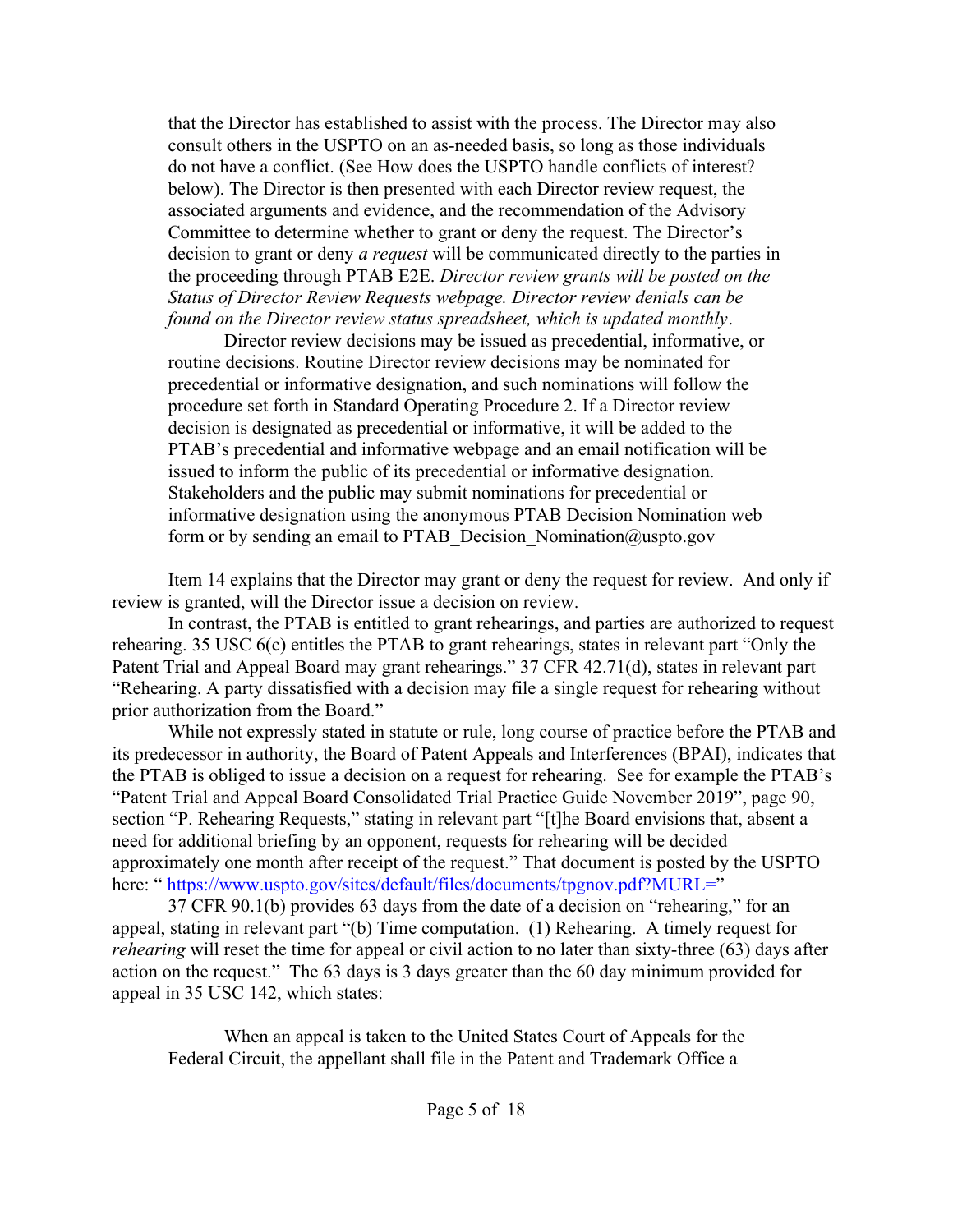written notice of appeal directed to the Director, within such time after the date of the decision from which the appeal is taken as the Director prescribes, but in no case less than 60 days after that date.

The PTO explained the basis for promulgating the regulation providing 63 days instead of 60 days, as a time period that would avoid confusion over deadline calculations. See 77 FR 48626, middle column, which reads in relevant part:

The rule extends the period for filing a notice of appeal or a civil action under  $\S$  1.304 to sixty-three (63) days. This change avoids confusion regarding that period, which was two months except when the two-month period included February 28, in which case the period was two months and one day. The sixty-three (63) day period results in the deadline for filing a notice of appeal or a civil action falling on the same day of the week as the Board decision. Thus, the rule minimizes calculations regarding extensions of time pursuant to 35 U.S.C. 21(b), which applies when the time period ends on a Saturday, Sunday, or Federal holiday in the District of Columbia, by eliminating the possibility that a Saturday or Sunday would be the final day of the period.

### <span id="page-5-0"></span>**2B Discussion**

To summarize the current legal framework, the Director requires the party to elect between a request for PTAB rehearing and request for Director review, but denies the party the right to delay appeal when requesting Director review, and denies the party the right of review when requesting Director review. This interim regulation expresses the intent of the Director and indicates how the Director would proceed to impose the same requirements in a final rule, unless otherwise constrained.

The requirements of the interim rule is unjust and against public policy for the following reasons (ignoring the issues related to promulgation of the interim rule without notice and comment). Therefore, the Director should be constrained to preclude the current election and to entitle an appeal be deferred until action on the request for Director review.

First, the interim rule is unjust and against public policy because it forces the party, in order to preserve the right of appeal, to initiate an appeal. This burdens the Court of Appeals for the Federal Circuit and the party with work that might be moot upon a Director review decision.

Second, one policy favoring Director review is to entitle the Director to decide issues of policy that are generally unsettled, and normally primarily issues pure law as opposed to primarily issues of fact. However, the election requirement of the interim rule is unjust because it sways a party to a case involving both unsettled legal issues and the normal factual issues to request rehearing and not Director review. This is so, because the request for rehearing guarantees a delay in the time for filing a court appeal, and it guarantees a review on the merits. This bias towards PTAB review is also against public policy, because the PTAB decision would leave open the unsettled issue of law because normal PTAB decisions have no precedential value. And unsettled issues of law have implicit costs to society.

Because the Bill does not preclude the Director from maintaining the election requirement in the interim rule, and does not require the Director to extend the time for appeal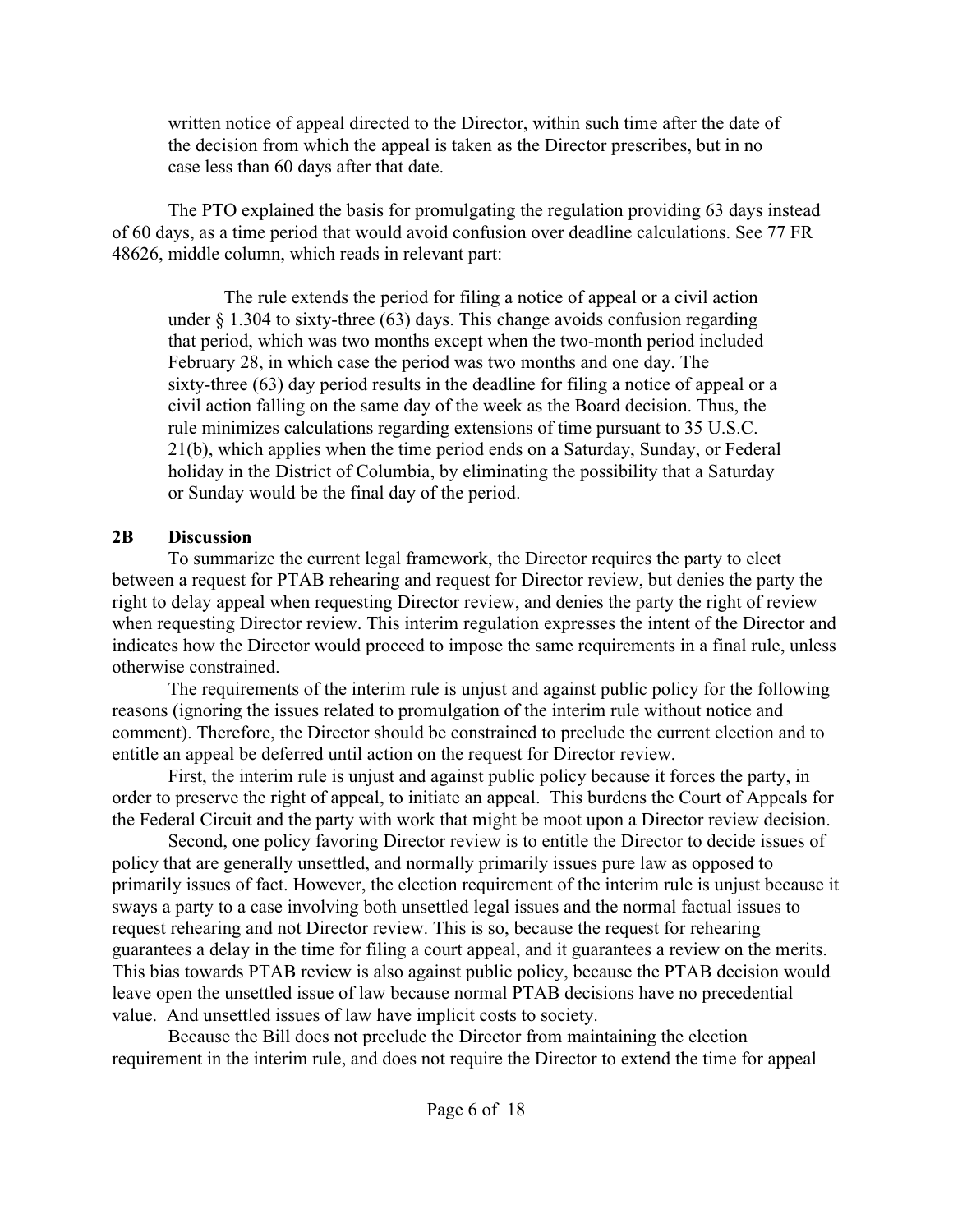until action after the review, and the Director has manifested an intent to promulgate those requirements in a final rule given the interim rule, one can expect the Director will maintain both the election requirement and the lack of a right to delay appeal when requesting Director review. Therefore, the Bill should be revised to preclude the election requirement and entitle the party to the same right to defer appeal that is present when requesting rehearing.

### <span id="page-6-0"></span>**2C. Proposed Revisions to the Bill**

The following revisions are one way to accomplish those goals.

 To preclude the election, the Bill section "(d) REVIEW BY THE DIRECTOR.-"; subsection "(3) TIMELINE AND BASES FOR REVIEW"; sub subsection "(B)"; should be amended to add "(v) The Director shall impose no rule limiting a party's right to request rehearing."

To enforce the entitlement to delay of an appeal until after action on the appeal, the Bill section "(d) REVIEW BY THE DIRECTOR.-"; before subsection (5), the following new subsection (5) should be added, and current subsection (5) should be renumbered as subsection (6).

New subsection (d)(5) should read:

"(5) A determination by the Director whether to review final decision and a decision on such a review, of a final decision of the Patent Trial and Appeal Board under this subsection, shall both be considered a decision on rehearing of the Patent Trial and Appeal Board, for determining the deadline for appellate review.

### <span id="page-6-1"></span>**3. Limitations on Serial IPR Petitions Involving the Same Claims by Related Petitioners**

The Bill contains new subsection 35 USC 315(e)(3). This new subsection fails to clearly define the limit on serial petitions involving the same claims, leaving open questions analogous to the issues raised in the Supreme Court's *Oil States* decision. The Bill's draft language for 35 USC 315(e)(3) conflates "petitions" with "reviews."

## 14 ''(3) LIMIT ON REPEATED PETITIONS.-The Dir

rector may not authorize an inter partes review to 16 be instituted if the Director has previously instituted 17 an inter partes review or post-grant review that in 18 cludes one or more of the same claims based on a 19 petition that was filed on a different day by the 20 same petitioner, or a real party in interest or privy 21 of the same petitioner.'';

These new subsection 35 USC 315(e)(3) should instead read:

14 ''(3) LIMIT ON REPEATED PETITIONS.-The Dir rector may not authorize an inter partes review, based on a petition, to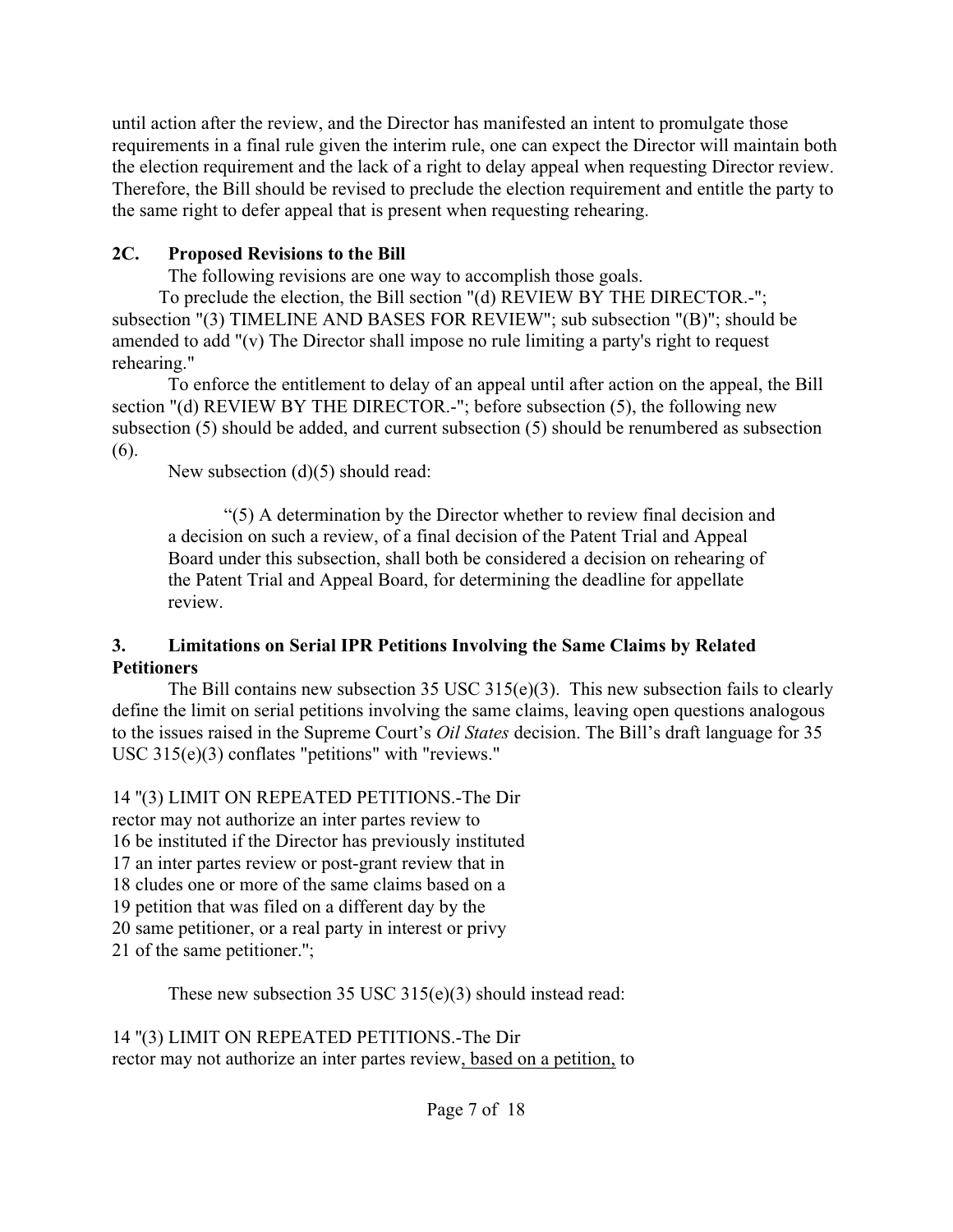16 be instituted if the Director has previously instituted 17 an inter partes review or post-grant review that challenged in 18 cludes one or more of the same claims challenged in another based on a 19 petition that was filed on a different day by the 20 same petitioner, or a real party in interest or privy 21 of the same petitioner.'';

The Director has no way to know who the privies of a petitioner are. The statute does not require a petition to identify privies to the petition. It should, so that the Director can make this determination.

The Bill should revise 35 USC 312(a)(2) to require the petition to identify all privies to the IPR petition. Here is 35 USC 312(a)(2) with a proposed revision which parallels language in 315(e):

35 USC 312(a) Requirements of Petition -A petition filed under section 311 may be considered only if— \*\*\*

(2) the petition identifies all real parties in interest and privies of the petitioner;

# <span id="page-7-0"></span>**4. Correction of the 35 USC 315(e)(2) Estoppel Subsection**

The Bill fails to cure the lack of symmetry between 35 USC 315(e)(1) (estoppel in the PTO) and 315(e)(2) (estoppel in civil actions). Compare the (e)(1) limitation "may not request or maintain" to the (e)(2) limitation " may not assert ..." Symmetry would require (e)(2) to read "may not assert or maintain an assertion".

Providing this symmetry would have the beneficial effect of forcing a party in court to withdraw an assertion to which estoppel applied.

The Bill should therefore include the following revision to 35 USC 315(e)(2):

(2) Civil actions and other proceedings.—

The petitioner in an inter partes review of a claim in a patent under this chapter that results in a final written decision under section 318(a), or the real party in interest or privy of the petitioner, may not assert or maintain an assertion either in a civil action arising in whole or in part under section 1338 of title 28 or in a proceeding before the International Trade Commission under section 337 of the Tariff Act of 1930 that the claim is invalid on any ground that the petitioner raised or reasonably could have raised during that inter partes review.

# <span id="page-7-1"></span>**5. Excluding Consideration of Parallel Proceedings On an IPR Institution Decision**

The exclusion of consideration of parallel proceedings in new section 35 USC 315(f) "INSTITUTION NOT TO BE DENIED BASED ON PARALLEL PROCEEDINGS" is too broad. This is because this provision prevents denial when the invalidity issue is likely to be decided by a court before the PTO decides the same issue.

A major goal of Congress promulgating IPRs was to give infringement defendants a choice where to litigate validity, either the PTO or the courts. It was not the goal of Congress to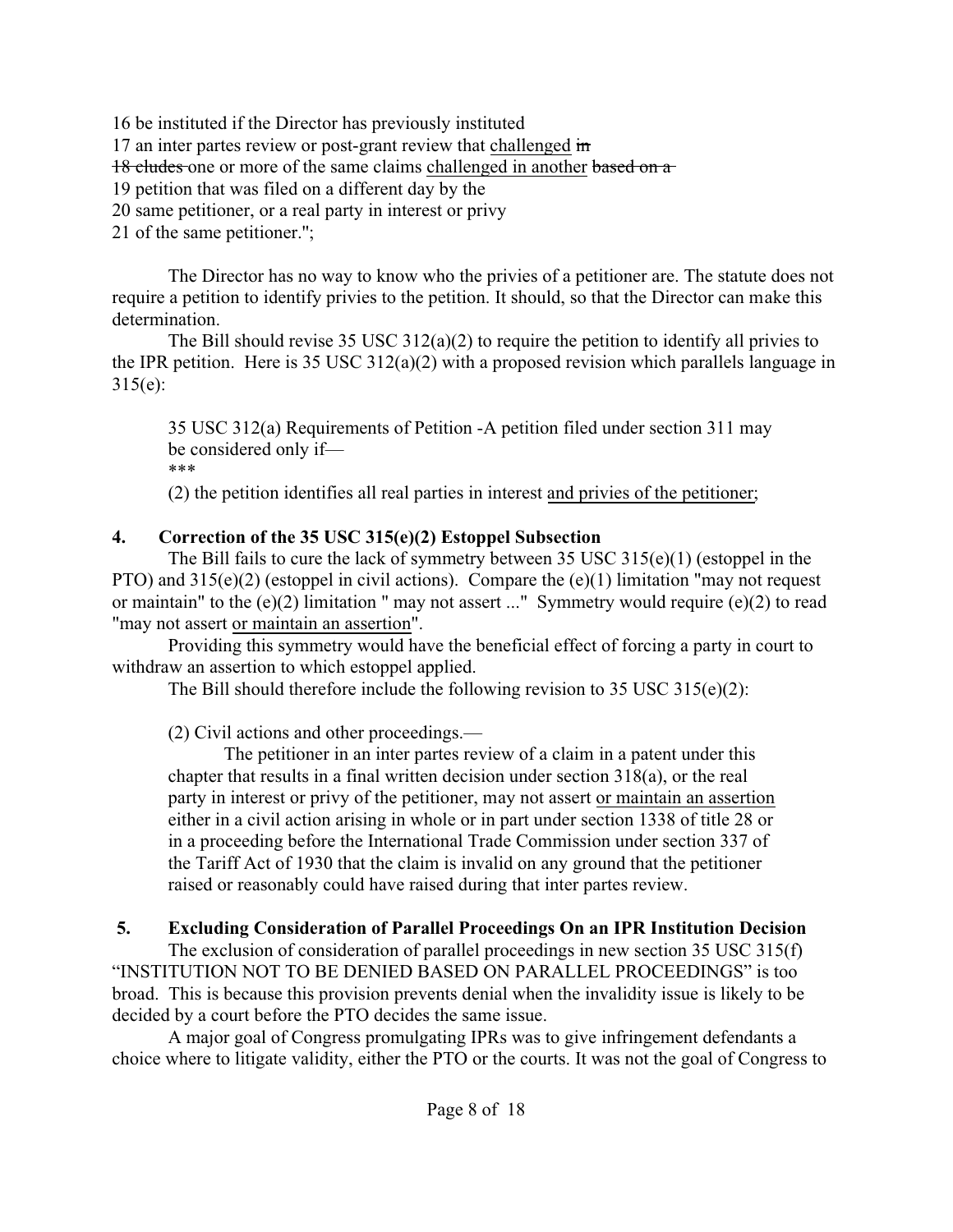give the defendant two bites at the apple.

A problem Congress had, and still has, with implementing that goal, is that a defendant does have the basis to make an informed decision whether to file an IPR petition, when sued for patent infringement. It takes time for a defendant to review the validity of a patent.

Therefore, Congress allowed a defendant to raise a counterclaim challenging validity, see 35 USC 315(a)(3), presumably knowing that at the time a counterclaim was due it would be unfair to require election between challenging validity in the civil action versus challenging validity in an IPR petition. Counterclaims are due relatively soon after being sued.

Congress also set an arbitrary 1 year deadline, by enacting 315(b), to file an IPR petition after being sued for patent infringement. This was presumably on the theory that one year was more than sufficient time to determine whether claims of a patent were valid.

But Congress apparently failed to appreciate that the deadline for filing in a patent infringement litigation of invalidity contentions is a time by which the defendant must have determined whether the claims were invalid on any basis, including any basis that could be raised via an IPR. And the time for filing invalidity contentions is not so soon after the filing of the civil action as to be unfair to require the defendant to elect whether to proceed via IPR or defense in court for invalidity contentions based upon patents and printed publications.

Therefore, if the defendant submits invalidity contentions that could have been presented in an IPR petition, that should be a bar to filing an IPR petition in the PTAB. Likewise, if the defendant files an IPR petition, that should be a bar to submitting invalidity contentions that could have been presented in the IPR petition. This timing of the election where to litigate validity, based upon the deadline for filing invalidity contentions, makes public policy sense. This is because it defines a time when the defendant has determined the specific contentions regarding claim validity that can be filed in either forum, the PTAB or the civil action.

35 USC 315(a) should have taken that into account to give force to efficient litigation, by requiring an election that invalidity contentions that could be presented in an IPR be presented either in the civil action or in an IPR petition to avoid unfairly giving the infringer two bites at the invalidity apple, burdening the parties with unnecessary costs, burdening the PTAB with unnecessary petitions.

The Bill should therefore include the election of venue triggered to the time infringement contentions are due in court.

The following revision adding new  $315(a)(4)$ , modeled after  $315(a)(1)$ , effects that change, and should be added to the Bill.

(4) Treatment of invalidity contentions. - An inter partes review may not be instituted if, before or on the date on which the petition for such a review is filed, the petitioner or real party in interest filed an invalidity contention in a civil action challenging the validity of a claim challenged in the petition, which invalidity contention was based upon invalidity over patents and printed publications.

The net result of this provision is to retain the 1 year limit after being sued, of 315(b), on filing IPR petitions, and to impose an election on relief not later than when invalidity contentions are due in court. That would carry into effect the election that Congress originally intended. And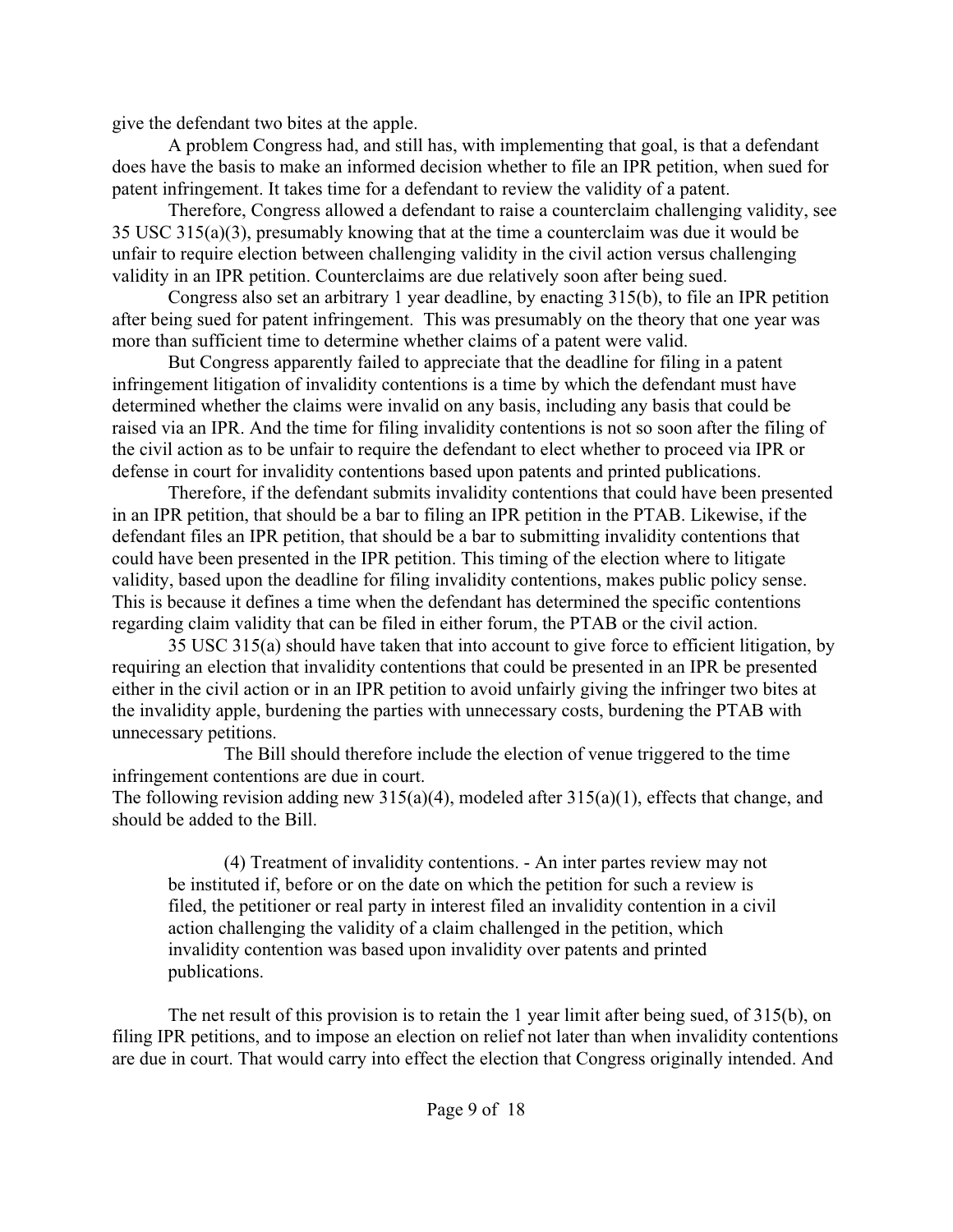that would avoid the nebulous 325(d)/314(a) discretionary denial *Fintiv* factors.

To avoid doubt, I have no problem with the new section 315(f) " INSTITUTION NOT TO BE DENIED BASED ON PARALLEL PROCEEDINGS".

<span id="page-9-0"></span>**6. The Burdens of Proof and Persuasion for Substitute Claims in IPR Proceedings** The Bill contains new section 35 USC 316(e)(2), which reads:

14 ''(2) CLAIM AMENDMENT.-For any substitute 15 claim proposed under subsection (d), the burden of 16 proving patentability, including under sections 101, 17 102, 103, and 112, shall be the same as in examina 18 tion under section 131.'';

35 USC Section 131 reads:

§131. Examination of application The Director shall cause an examination to be made of the application and the alleged new invention; and if on such examination it appears that the applicant is entitled to a patent under the law, the Director shall issue a patent therefor.

In contrast, the current regulation governing burden of proof reads:

42.121(d) Burden of Persuasion. On a motion to amend:

 (1) A patent owner bears the burden of persuasion to show, by a preponderance of the evidence, that the motion to amend complies with the requirements of paragraphs (1) and (3) of 35 U.S.C. 316(d), as well as paragraphs  $(a)(2)$ ,  $(a)(3)$ ,  $(b)(1)$ , and  $(b)(2)$  of this section;

 (2) A petitioner bears the burden of persuasion to show, by a preponderance of the evidence, that any proposed substitute claims are unpatentable; and

 (3) Irrespective of paragraphs (d)(1) and (2) of this section, the Board may, in the interests of justice, exercise its discretion to grant or deny a motion to amend only for reasons supported by readily identifiable and persuasive evidence of record. In doing so, the Board may make of record only readily identifiable and persuasive evidence in a related proceeding before the Office or evidence that a district court can judicially notice. Where the Board exercises its discretion under this paragraph, the parties will have an opportunity to respond. [77 FR 48727, Aug. 14, 2012, as amended at 80 FR 28566, May 19, 2015; 85 FR 82935, Dec. 21, 2020]

I have a problem with the new section  $316(e)(2)$ 's burden requirement for amended claims. I do not think it is a model of clarity and if anything it arguably reduces the burden of proof that a substitute claim is unpatentable which opens the door to the PTO changing the current rule, reducing the burden now on the petition to show a substitute claim is unpatentable over prior art.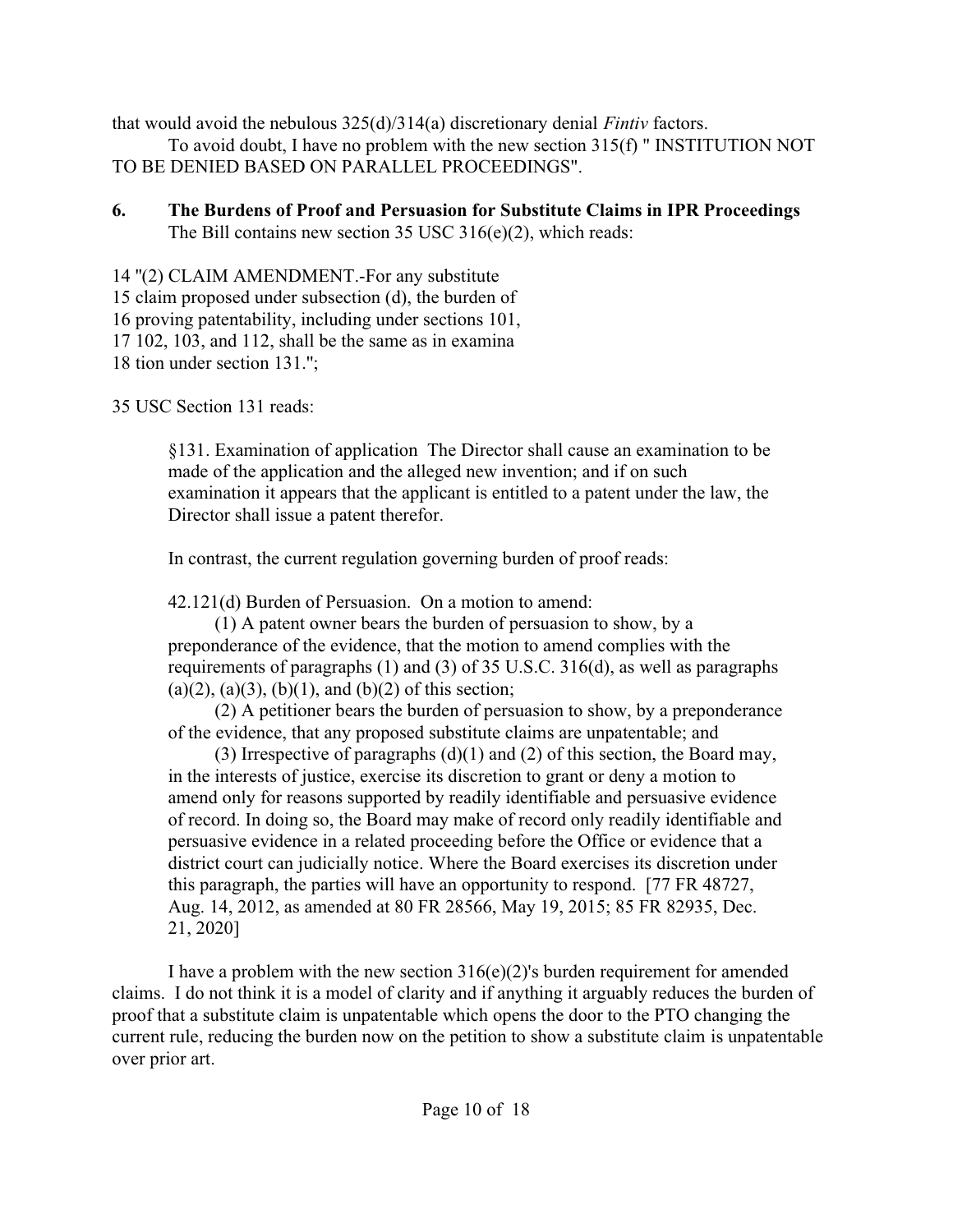The current regulation requires the petitioner to carry the burden of persuasion to show proposed substitute claims are unpatentable, specifically on anticipation and obviousness. In contrast, the Bills proposed  $316(e)(2)$  incorporates by reference "section 131," and section 131 contains no express definition of burden.

Furthermore, the case law on the PTO's burden during examination refers to 35 USC 132 and not 35 USC 131, which makes the reference to "section 131," illogical and vadue.

35 USC 132 reads:

§132. Notice of rejection; reexamination

 (a) Whenever, on examination, any claim for a patent is rejected, or any objection or requirement made, the Director shall notify the applicant thereof, stating the reasons for such rejection, or objection or requirement, together with such information and references as may be useful in judging of the propriety of continuing the prosecution of his application; and if after receiving such notice, the applicant persists in his claim for a patent, with or without amendment, the application shall be reexamined. No amendment shall introduce new matter into the disclosure of the invention.

 (b) The Director shall prescribe regulations to provide for the continued examination of applications for patent at the request of the applicant. The Director may establish appropriate fees for such continued examination and shall provide a 50 percent reduction in such fees for small entities that qualify for reduced fees under section  $41(h)(1)$ .

 Case law indicates that 132 requires a *prima facie* case of unpatentability. *In re Oetiker*, 91-1026, 977 F. 2d 1443, 1445 (Fed. Cir. 10/13/1992). But prima facie does not mean preponderance of the evidence. And the Federal Circuit has repeatedly given the PTO slack to impose rejections by defining a prima facie as less than preponderance of the evidence. *See for example In re Jung*, 637 F. 3d 1356, 1362 (Fed. Cir. 2011) "the PTO carries its procedural burden of establishing a prima facie case when its rejection satisfies 35 U.S.C. § 132, in "notify[ing] the applicant . . . [by] stating the reasons for [its] rejection, or objection or requirement, together with such information and references as may be useful in judging of the propriety of continuing the prosecution of [the] application." 35 U.S.C. § 132."; and "Section 132 merely ensures that an applicant at least be informed of the broad statutory basis for the rejection of his claims, so that he may determine what the issues are on which he can or should produce evidence." Quoting *Chester*, 906 F.2d at 1578.

 In synthesizing the reference in the Bill to section 131 instead of section 132, and in noting that the Bill fails to define a standard expressly, and fails to place the burdens now specified by the current PTO rule, I expect this provision to be a submarine provision to undermine the current burden for substitute claims, allowing the PTO to revise its regulation by removing the burden now placed by rule on the petitioner to show unpatentability over prior art.

The Bill's 35 USC 316(e)(2) is unfair. It unfairly removes the burden of proof of unpatentability over prior art from the petitioner. The petitioner has the burden of proof to show unpatentability of original patent claims. If the patentee amends their claims in a manner that avoids the prior art, why should the petitioner's burden be any lower than if those claims were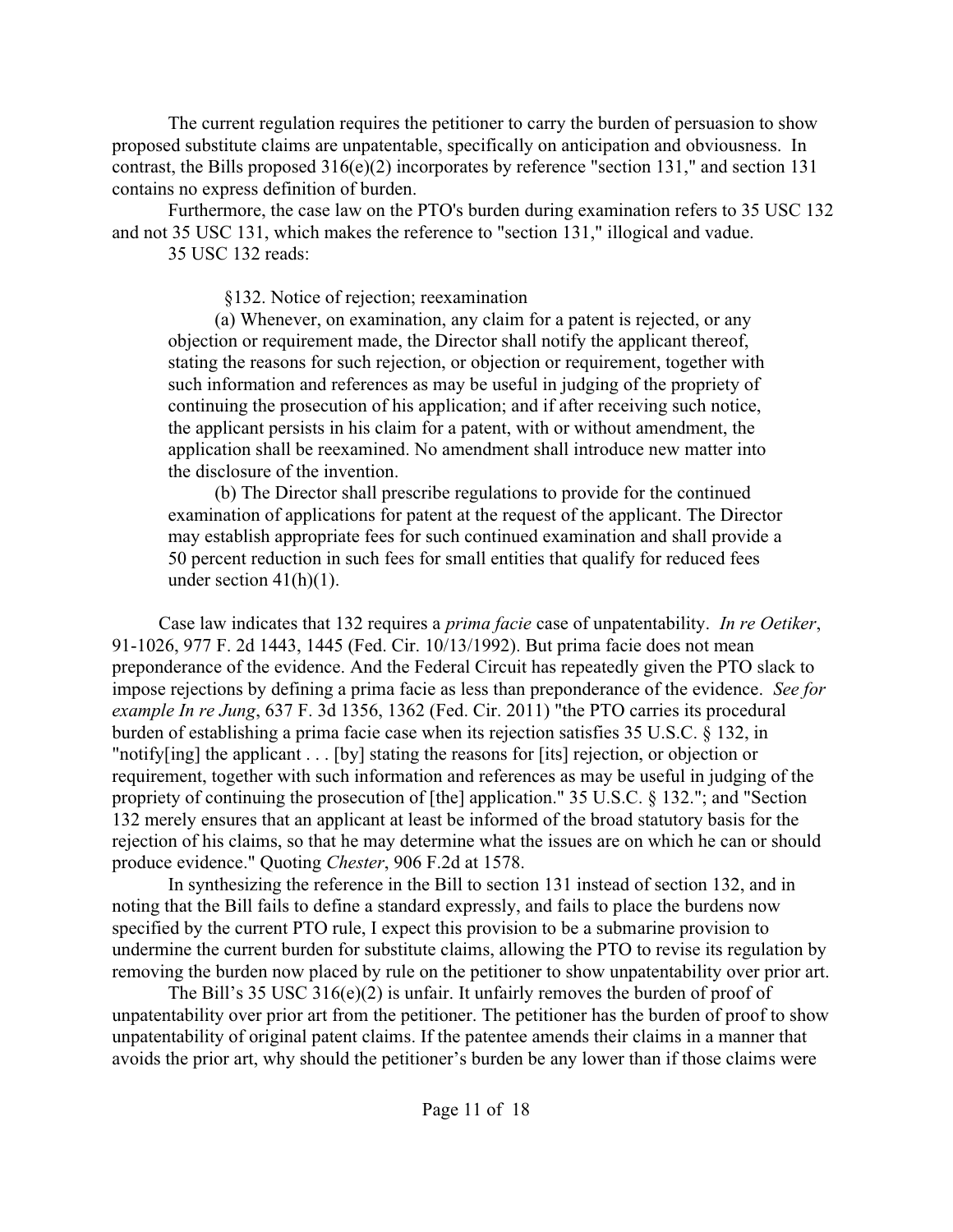originally present in the patent? Lowering the burden of proof, which is arguably what the Bill does, is unfair to the patentee, unfairly favoring the petitioner.

Moreover, imposing the PTO's examination standard in litigation is wasteful, since it would require more effort than is necessary, allowing the APJs more leeway in weighing in on patentability issues, than is now present. That is, it provides leeway for APJs to decide a motion to substitute claims are more than just the pleadings of the parties to the dispute. That inevitably results in more litigation related work for the PATB and the parties, than required to resolve the dispute.

The Bill should implement a statute defining the status quo, which is defined by the current regulation, which places the burden of proof on the petitioner. The Bill's proposed section 35 USC 316(e)(2) can be amended as shown below to accomplish that goal.

14 ''(2) CLAIM AMENDMENT.-For any substitute 15 claim proposed under subsection (d), the burden of 16 proving unpatentability is on the petitioner."; patentability including under sections 101, 17 102, 103, and 112, shall be the same as in examina 18 tion under section 131.'';

# <span id="page-11-0"></span>**7. Unnecessarily Burdening the Parties by Requiring Them to Inform the Director When the Time for Appeal Has Expired**

The Bill's section 35 USC 318(b), is shown below.

19 (D) in section 318- 20 (i) in subsection (b), by inserting '', 21 not later than 60 days after the date on 22 which the parties to the inter partes review 23 have informed the Director that the time 24 for appeal has expired or any appeal has 1 terminated,'' after ''the Director shall''; 2 and 3 (ii) by adding at the end the fol

4 lowing:

The current 35 USC 318(b) reads:

[318] (b) Certificate. If the Patent Trial and Appeal Board issues a final written decision under subsection (a) and the time for appeal has expired or any appeal has terminated, the Director shall issue and publish a certificate canceling any claim of the patent finally determined to be unpatentable, confirming any claim of the patent determined to be patentable, and incorporating in the patent by operation of the certificate any new or amended claim determined to be patentable.

The proposed amended 318(b) would read: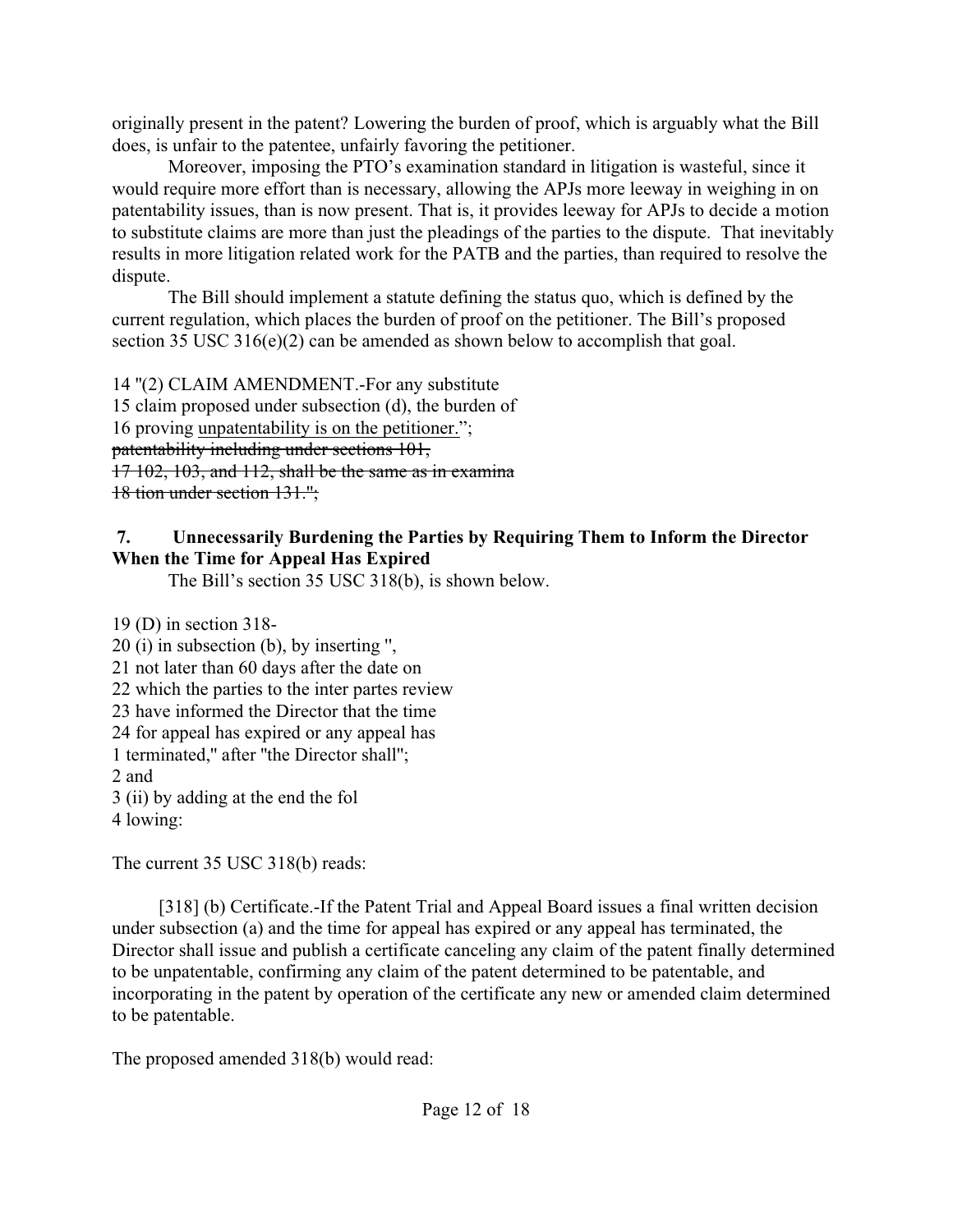[318] (b) Certificate.-If the Patent Trial and Appeal Board issues a final written decision under subsection (a) and the time for appeal has expired or any appeal has terminated, the Director shall, not later than 60 days after the date on which the parties to the inter partes review have informed the Director that the time for appeal has expired or any appeal has terminated, issue and publish a certificate canceling any claim of the patent finally determined to be unpatentable, confirming any claim of the patent determined to be patentable, and incorporating in the patent by operation of the certificate any new or amended claim determined to be patentable.

Currently, parties to an IPR proceeding have no obligation to "inform[] the Director that the time for appeal has expired or any appeal has terminated." Nor is there any rule requiring that action.

This requirement to inform the Director that the time for appeal has expired or any appeal has terminated serves no functional purpose, because the PTO automatically equivelent information under current law and practice.

The rules require parties that appeal to file a copy of any Notice of appeal in the PTAB and serve a copy on the Director, if they appeal. No such notice means no appeal. At the end of 63 days after the final decision, that IPR is terminated by failure to appeal. 37 CFR 90.3(a)(1). And the Court of Appeals for the Federal Circuit issues a mandate terminating any such appeal. 35 USC 144. In either case, the PTO is notified sufficiently by the notice of appeal and mandate to enable it to determine whether to issue the certificate. This amendment to 318(b) is an attorney "make work" amendment, serving no functional purpose.

#### <span id="page-12-1"></span><span id="page-12-0"></span>**8. Providing Standing to Appeal To An Additional Class of IPR Petitioners 8A. The Bill's new section 319(a) reads as follows**

13 (E) in section 319- 14 (i) by striking ''A party'' and insert 15 ing the following: 16 ''(a) IN GENERAL.-A party''; and 17 (ii) by adding at the end the fol 18 lowing: 19 ''(b) STANDING TO APPEAL.-For the purposes of an 20 appeal described in subsection (a), the right to appeal 21 shall extend at least to any dissatisfied party that reason 22 ably expects that another person will assert estoppel 23 against the party under section 315(e) as a result of the 24 decision.

## <span id="page-12-2"></span>**8B. The Bill's New Section 319(a) Standing Right Is Limited to Petitioner**

This provision is confusing because it speaks of some entity ("another person"), and not specifically the patent owner, applying 315(e) estoppel against the petitioner. The Bill's section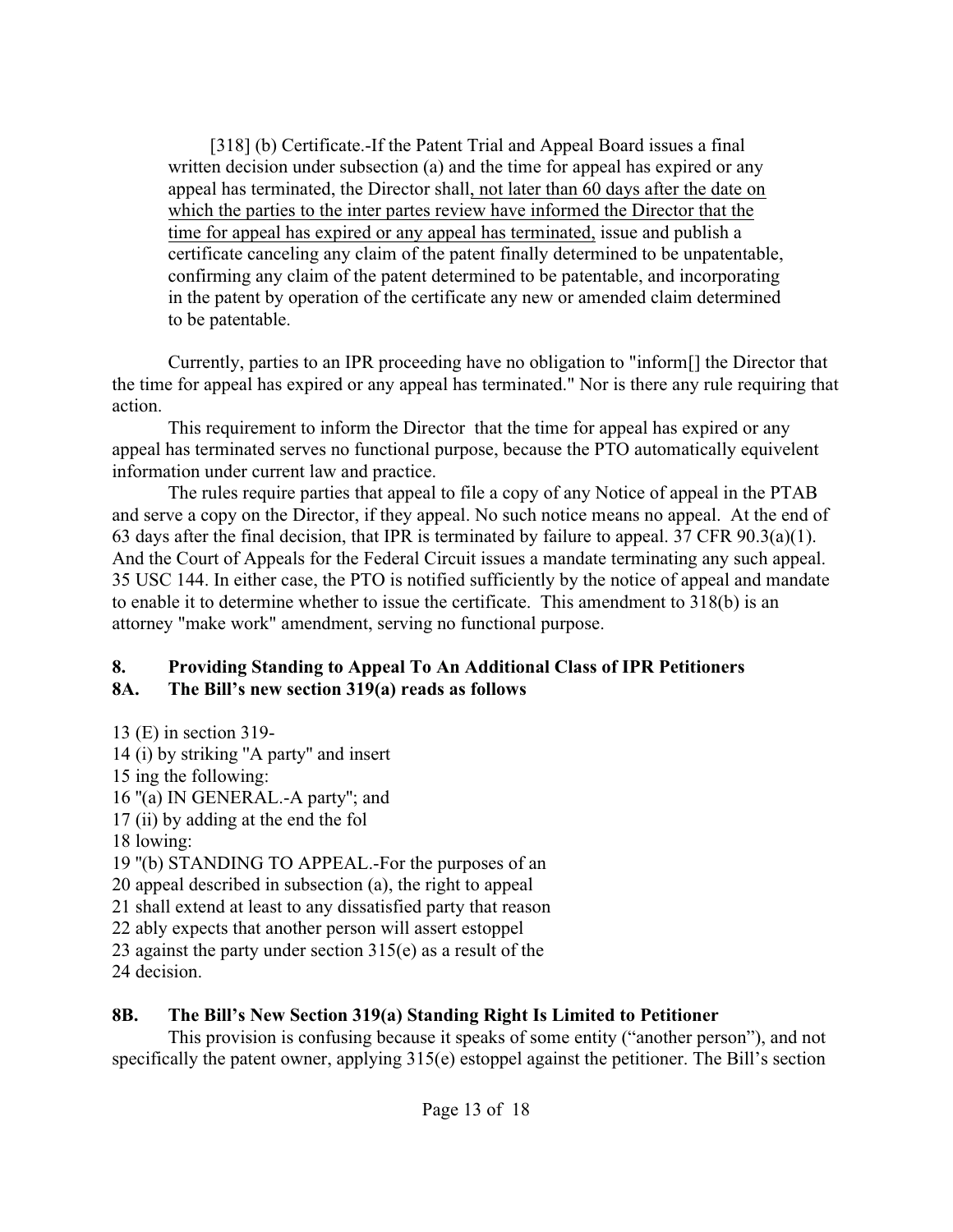319(a) refers to "estoppel against the party under section 315(e) as a result of the decision."

Estoppel under 315(e) applies only to the petitioner, the petitioner's Real Parties in Interest (RPIs), and the petitioner's privies. So this 319(a) provision could not expand the scope of patent owners that could appeal. Therefore, 319(a)'s recitation "the right to appeal shall extend at least to any dissatisfied party" in fact only applies to dissatisfied *petitioners,* and should therefore should read "the right to appeal shall extend at least to any dissatisfied petitioner party." Therefore, the Bill's section 319(a) should be amended by replacing "party" with "petitioner" to read as follows.

13 (E) in section 319-

14 (i) by striking ''A party'' and insert

15 ing the following:

16 ''(a) IN GENERAL.-A party''; and

17 (ii) by adding at the end the fol

18 lowing:

19 ''(b) STANDING TO APPEAL.-For the purposes of an

20 appeal described in subsection (a), the right to appeal

21 shall extend at least to any dissatisfied petitioner party that reason

22 ably expects that another person will assert estoppel

23 against the petitioner party under section  $315(e)$  as a result of the

24 decision.

## <span id="page-13-0"></span>**8C. The Bill's New Section 319(a) "another person" and Warrantee Liability**

 The Bill's proposed section 319(a)'s reference to "another person" could apply to a third party infringer to which the petitioner gave a warranty of invalidity. And given the existence of such a warrantee, the petitioner could then have a reasonable expectation that the infringer who had been sued, was being been sue, or could be sued in the future, might assert 315(e) estoppel against the petitioner to collect on the warrantee. The infringer having such a warrantee might or might not qualify as an RPI or privy of the petitioner, depending upon the terms of their contract.

This warrantee fact pattern is reminiscent of the decision in *Consumer Watchdog v.Wisconsin Alumni Research*, 2013-1377, 753 F.3d 1258 (Fed. Cir. 6/4/2014) in which the decision stated that it left "to future panels to decide whether, under other circumstances, the preclusive effect of the estoppel provisions could constitute an injury in fact." The Federal Circuit relied upon *Consumer Watchdog*, in *Phigenix, Inc. v. Immunogen, Inc.*, 2016-1544 (Fed. Cir. 1/9/2017), to conclude that the estoppel effect of the PTAB's final decision adversely impacting Phigenix's ability to provide a contractual warranty did not constitute an injury in fact.

So it appears that the Bill's 319(a) is directed to situations where a non practicing entity might be contractually liable to a third party past, present, or future infringer.

## <span id="page-13-1"></span>**8D. The Bill's New Section 319(a) is a Bad Idea**

For the following reasons, the Bill's 319(a) expansion of statutory standing to appeal a petitioner that reasonably expects that a third party ("another person") will assert 315(e) estoppel against it, is a bad idea.

Because the Bill's 319(a) provision purports to statutorily expand standing, it is in tension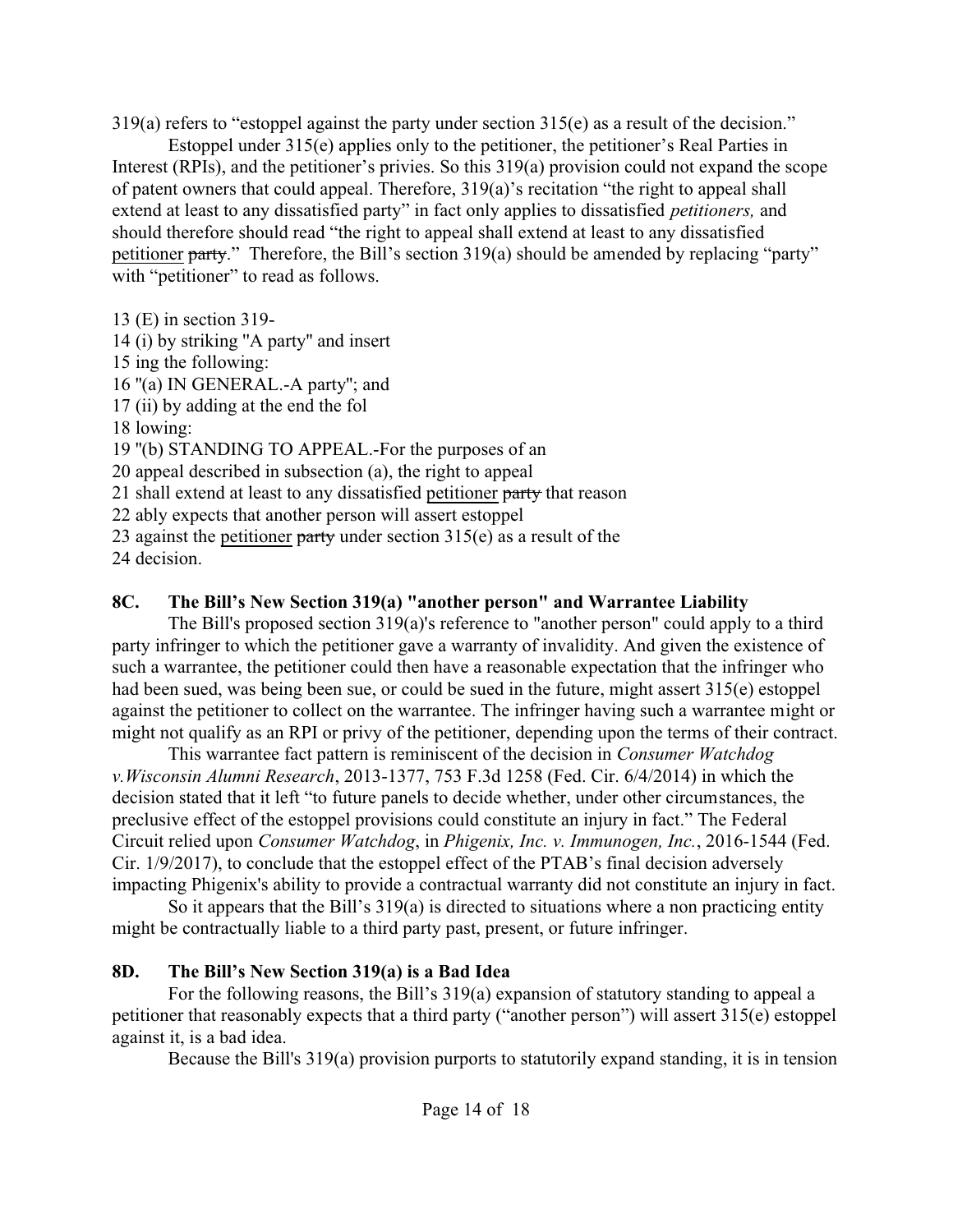with the Article III case or controversy requirement. As noted below, this issue would have to be litigated before providing legal certainty.

Because the Bill's 319(a) provision statutorily expands standing based upon a warrantee of invalidity to an infringer that is not necessarily itself barred by 315(e), it would entitle both the infringer and the petitioner to appeal. In effect, two bites at the apple on appeal. That two bites right is against public policy, unfairly biasing the legal rights against the patentee.

 Because the Bill's 319(a) provision implicates contractual rights of the petitioner with third parties, it allows petitioners and the third parties to collude to manipulate rights to improperly manufacture statutory standing.

 Because the Bill's 319(a) provision does not require disclose of the identity and relationship of the person that might assert 315(e) estoppel against the petitioner, it is bad policy because it facilitates the collusion to manufacture standing to appeal in the petitioner, mentioned above, without identifying whether facts indicating whether petitioner was barred from filing the IPR petition, or the person would barred under  $315(e)$ . That is, disclosure of facts indicating whether the person was a Real Party in Interest (RPI) or privy of the petitioner.

 Because the Bill's 319(a) provision promotes unnecessary litigation, by giving addition rights to entities whose business model is designed around filing IPR petitions to kill patents, instead of providing non-legal products and services, it is contrary to public policy.

 Because the Bill's 319(a) provision provides an infringer, by hiring or retaining an entity whose business model is designed around filing IPR petitions to kill patents, two bites at the apple (by filing its own petition and hoping its patent killing retained entity does likewise), with no present requirement to disclose to the PTAB in either petition their underlying business relationship, it is against public policy.

## <span id="page-14-0"></span>**8E. Suggested Changes to Bill's New Section 319(a), If it Goes Forward**

Assuming some version of 319(a) goes forward, then there should be additional changes to the Bill, to minimize improper collusion-manufacturing of standing to appeal.

 First, 319(a) should be limited to providing statutory standing to the petitioner, only when it is an RPI or privy that the petitioner reasonably expects will assert estoppel against them. This limitation to proposed 319(a) accounts for the fact that 315(e) estoppel will apply against the RPI and privy of the petitioner who, if they had petitioned in their own right, would have had a right of appeal.

 Second, the Bill should be modified to require the petitioner to identify in the petition both RPIs and privies. And 319(a) should be modified to require the petitioner to show why it "reasonably expects" one of those named RPIs privies to assert 315(e) against the petitioner.

Third, 319(a) should be modified to preclude a contractual connived de minimis liability of the petitioner in connection with the assertion of estoppel under 315(e) against the petitioner to provide statutory standing. That is, 319(a) should be modified for example to require the petitioner to show that it would be liable to the third party in connection with assertion of 315(e) estoppel by the third party against the petitioner for an amount that is substantial compared to either compensation received by the petitioner from the third party in relation to the petition or the financial impact on the third party of validity versus invalidity of the patent.

# <span id="page-14-1"></span>**9. New Section 320, Financial Support for Small and Micro Entities in Certain PTAB**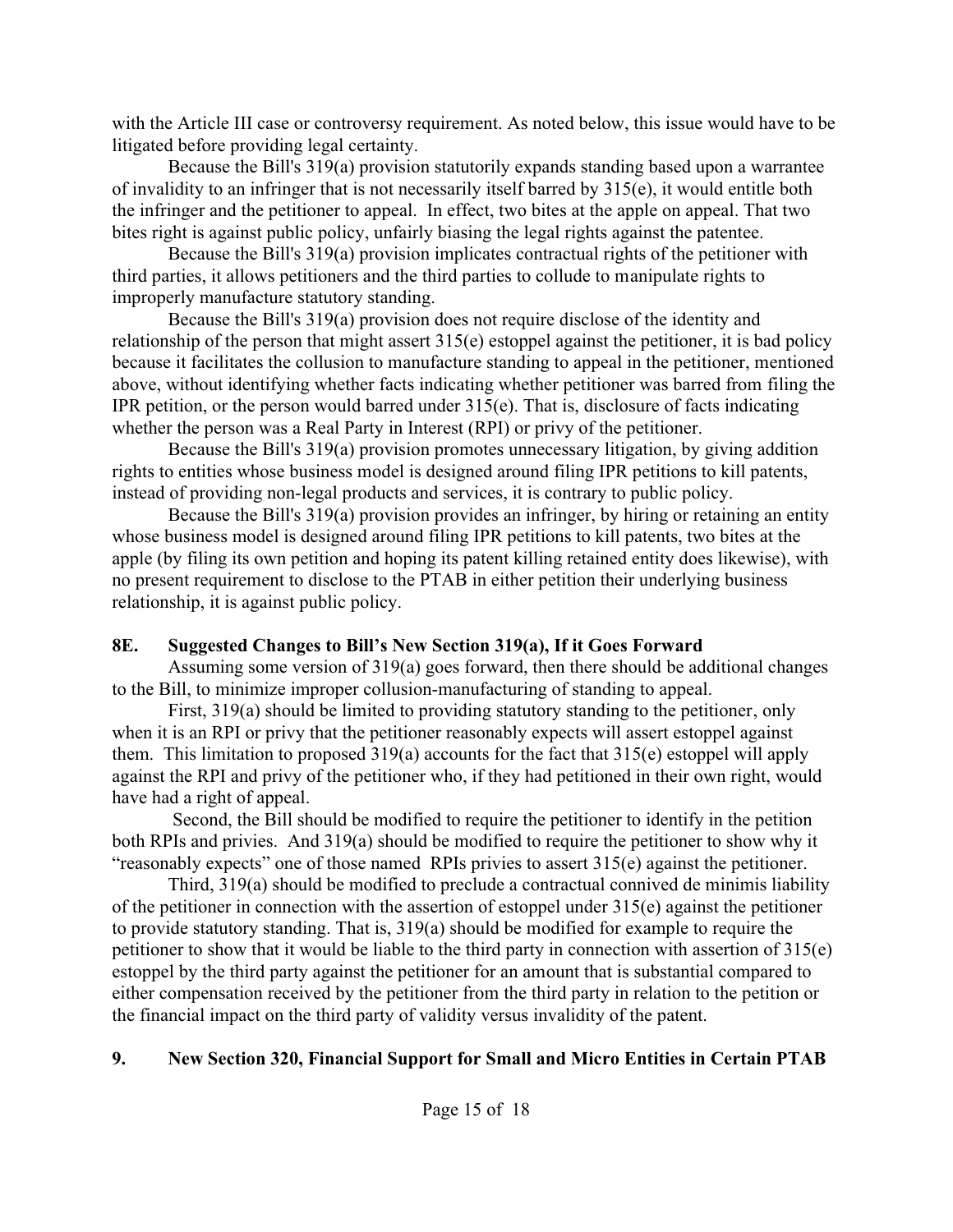#### **Proceedings**

New section 320 contains subsection 320(b)(1) which states in relevant part : "(b) EXPENSES COVERED.— (1) IN GENERAL.—The Office shall pay to the owner of a covered patent all of the reasonable expenses of the proceeding actually incurred by the patent owner (and not expenses incurred by a third party funding the proceeding), including reasonable expert witness fees and reasonable attorney fees, for defending the inter partes review or post-grant review."

New section 320 contains subsection 320(a)(4) which defines a "covered patent" and reads as follows "(a) Covered Patent Defined —In this section, the term 'covered patent' means a patent ... (4) whose owner has not asserted the patent in litigation."

The limitation to only small and micro entity qualifying patents that not asserted the patent in litigation makes section 320 largely irrelevant. This provision would limit PTAB cost avoidance to that small class of IPRs filed against small or micro entity patents when no patent infringement litigation was pending.

Proposal: Strike section 320(a)(4) so that all small and micro qualifying patents are entitled to cost avoidance.

#### <span id="page-15-0"></span>**10. Limitations on Serial PGR Petitions Involving the Same Claims by Related Petitioners**

The Bill proposes new subsection 35 USC 325(d)(3) shown below.

14 ''(3) LIMIT ON REPEATED PETITIONS.—The Di

15 rector shall not authorize a post-grant review to be

16 instituted if the Director has previously instituted an

17 inter partes review or post-grant review that includes

18 one or more of the same claims based on a petition

19 that was filed on a different day by the same peti

20 tioner, or a real party in interest or privy of the

21 same petitioner.

New subsection 35 USC 325(d)(3)fails to clearly define the limit on serial petitions involving the same claims, leaving open questions analogous to the issues raised in the Supreme Court's *Oil States* decision. The Bill's draft language for 35 USC 315(e)(3) conflates "petitions" with "reviews." These new subsection 35 USC 325(d)(3) should instead read:

14 ''(3) LIMIT ON REPEATED PETITIONS.—The Di

15 rector shall not authorize a post-grant review, based upon a petition, to be

16 instituted if the Director has previously instituted an

17 inter partes review or post-grant review that challenged includes

18 one or more of the same claims challenged in another based on a petition

19 that was filed on a different day by the same peti

20 tioner, or a real party in interest or privy of the

21 same petitioner.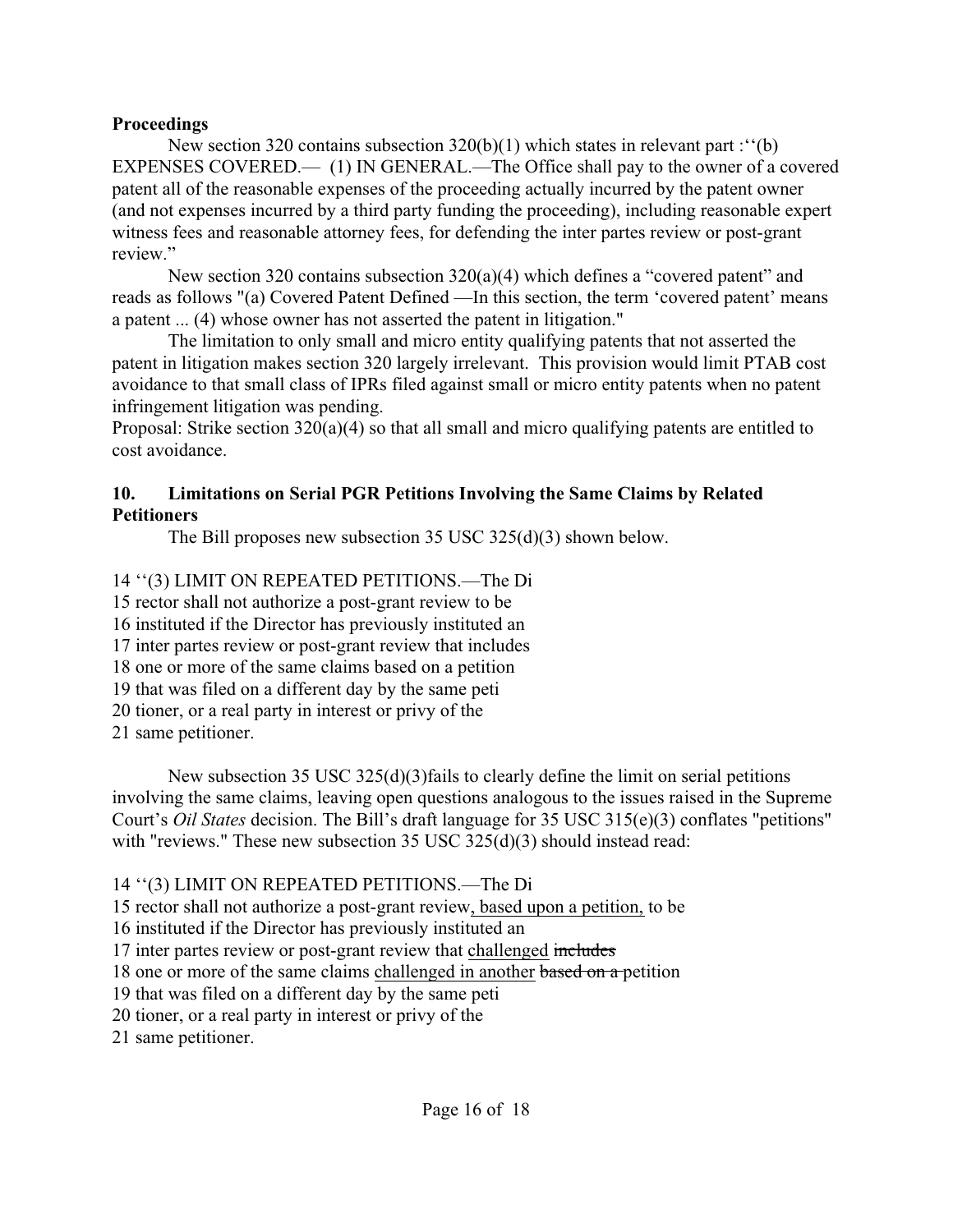The Director has no way to know who the privies of a petitioner are. The statute does not require a petition to identify privies to the petition. It should, so that the Director can make this determination.

The Bill should revise 35 USC 322(a)(2) to require the petition to identify all privies to the PGR petition. Here is 35 USC 322(a)(2) with a proposed revision which parallels language in 315(e):

35 USC 322(a) Requirements of Petition -A petition filed under section 321 may be considered only if— \*\*\*

(2) the petition identifies all real parties in interest and privies of the petitioner;

<span id="page-16-0"></span>**11. Excluding Consideration of Parallel Proceedings On a PGR Institution Decision** The Bill proposes new subsection  $325(g)$ , which reads:

17 ''(g) INSTITUTION NOT TO BE DENIED BASED ON 18 PARALLEL PROCEEDINGS.—In deciding whether to insti 19 tute a post-grant review proceeding, the Director shall not 20 in any respect consider an ongoing civil action or a pro 21 ceeding before the International Trade Commission under 22 section 337 of the Tariff Act of 1930 (19 U.S.C. 1337), 23 other than with respect to the determination under section 24 324(a) that there is a reasonable likelihood that the peti 1 tioner would prevail with respect to at least 1 of the claims 2 challenged in the petition.'';

I have the same problem with 325(g) that I had with new section 35 USC 315(f), stated in item 4 herein below in this email chain, which is that this provision is too broad. It prevents discretionary denial when the invalidity issue is likely to be decided by a court before the PTO decides the same issue, and that is contrary to public policy of efficient litigation and fundamental fairness of avoiding parallel attacks on patent validity.

In item 4, I proposed no change to 315(f) and instead proposed implementing the original intent of Congress by expanding the IPR bar in 315(a) to also arise once a defendant filed invalidity contentions based upon patents and printed publications. I propose a similar expansion of the PGR bar, here. The Bill should be revised to amend 35 USC 325(a) by adding new section (a)(4), modeled after 325(a)(1), as shown:

325(a)(4) Treatment of invalidity contentions. - A post-grant review may not be instituted under this chapter if, before the date on which the petition for such a review is filed, the petitioner or real party in interest filed an invalidity contention in a civil action challenging the validity of a claim challenged in the petition.

In other words, the defendant gets up to the 35 USC 321(c) PGR filing deadline of 9